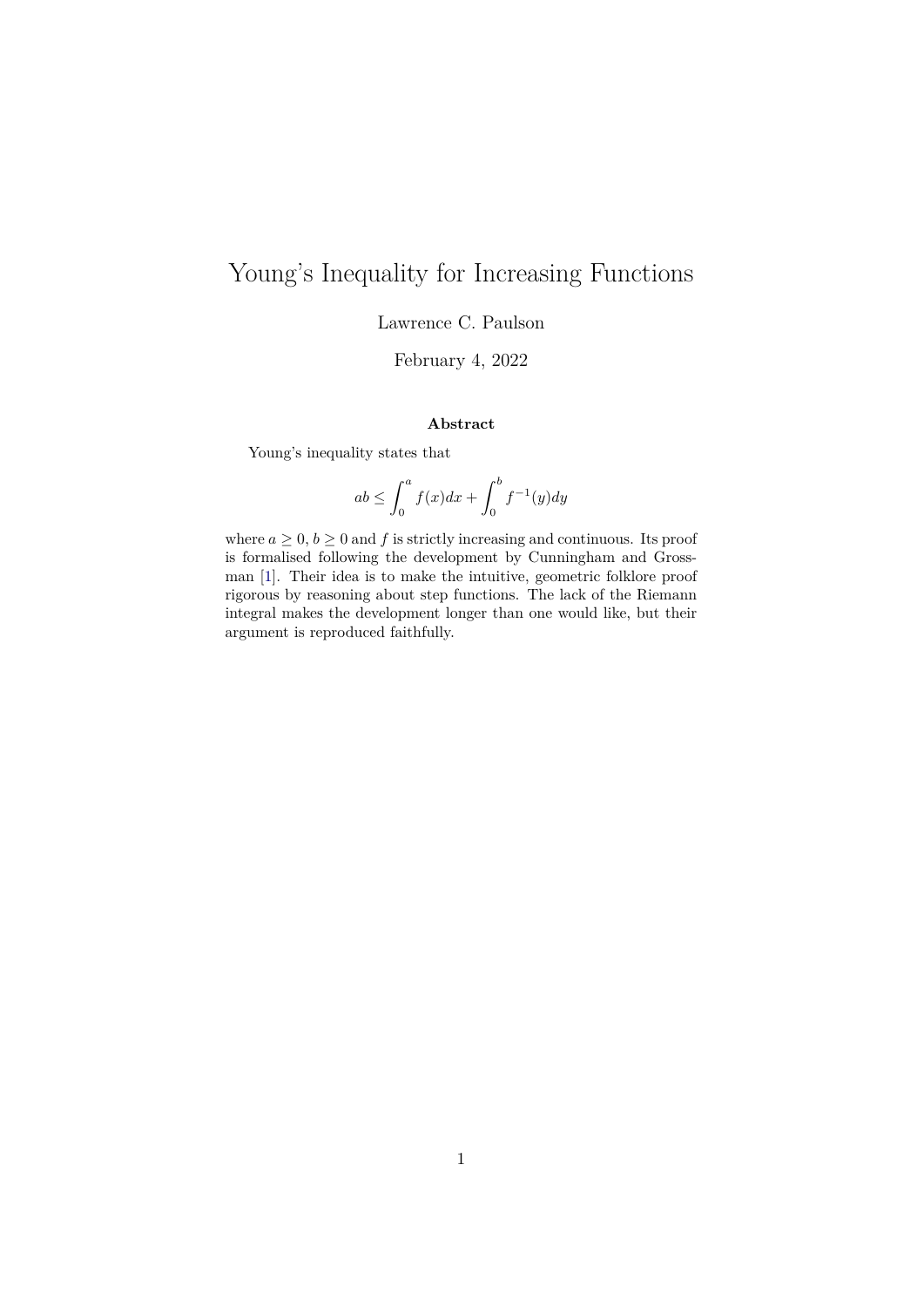## **Contents**

|  | 1 Young's Inequality for Increasing Functions         | 3. |
|--|-------------------------------------------------------|----|
|  | 1.1 Library Extras: already added to the repository 3 |    |
|  |                                                       |    |
|  |                                                       |    |
|  | 1.4 Special cases of Young's inequality 5             |    |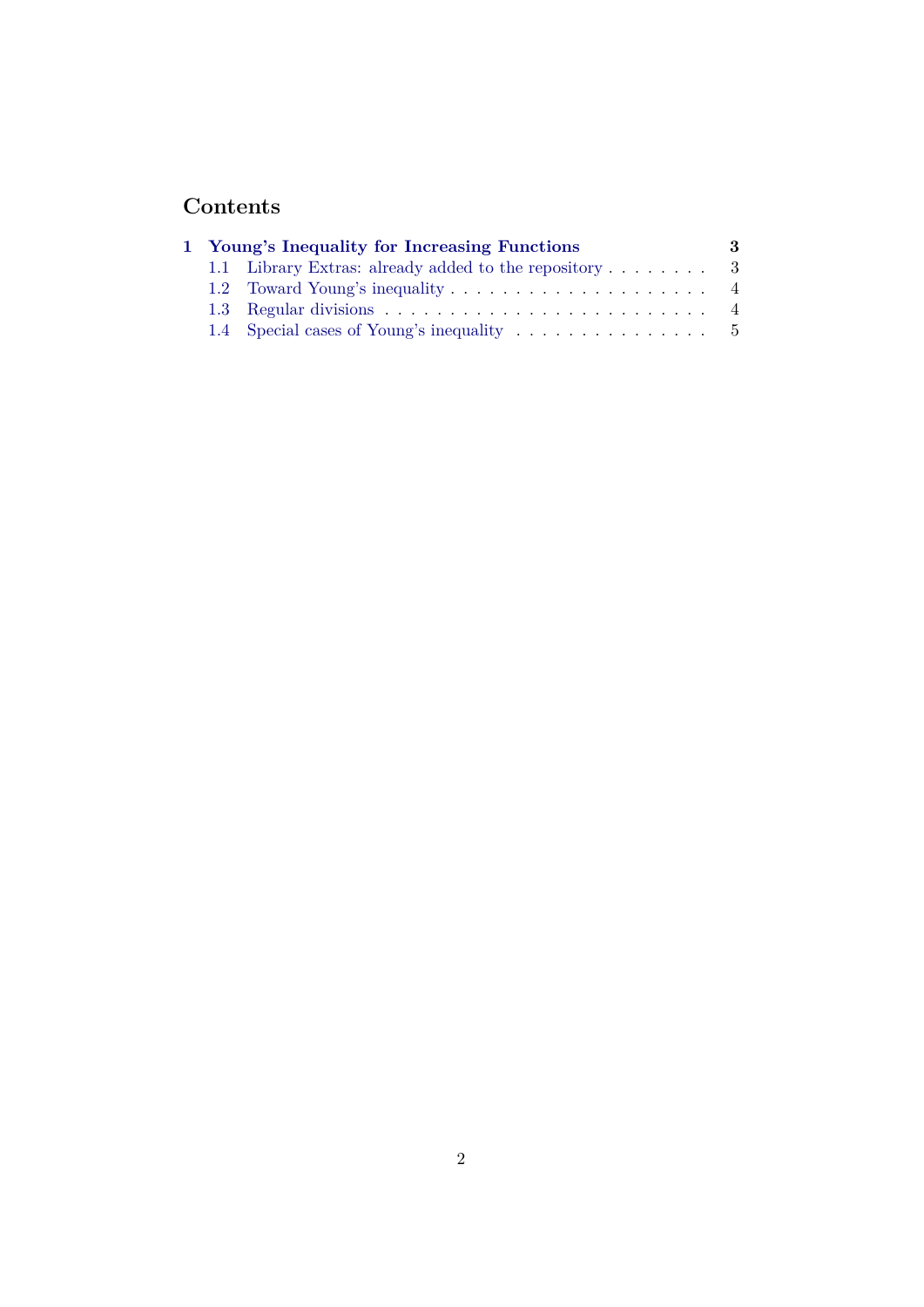## <span id="page-2-0"></span>**1 Young's Inequality for Increasing Functions**

From the following paper: Cunningham, F., and Nathaniel Grossman. On Youngs Inequality. The American Mathematical Monthly 78, no. 7 (1971): 78183. <https://doi.org/10.2307/2318018>

**theory** *Youngs* **imports** *HOL*−*Analysis*.*Analysis*

**begin**

#### <span id="page-2-1"></span>**1.1 Library Extras: already added to the repository**

In fact, strict inequality is required only at a single point within the box.

**lemma** *integral-less*: **fixes**  $f :: 'n::euclidean-space \Rightarrow real$ **assumes** *cont*: *continuous-on* (*cbox a b*) *f continuous-on* (*cbox a b*) *g* **and** *ne*: *box a b*  $\neq$  {} **and** *fg*:  $\bigwedge x \cdot x \in box \ a \ b \Longrightarrow f \ x \lt g \ x$ **shows** *integral* (*cbox a b*)  $f <$  *integral* (*cbox a b*)  $g$  $\langle proof \rangle$ **lemma** *integral-less-real*: **fixes**  $f$  :: *real*  $\Rightarrow$  *real* **assumes** *continuous-on*  $\{a,b\}$  *f continuous-on*  $\{a,b\}$  *g* **and**  $\{a\leq b\} \neq \{\}$ **and**  $\bigwedge x \cdot x \in \{a < . . < b\} \Longrightarrow f \cdot x < g \cdot x$ **shows** integral  $\{a,b\}$   $f \prec$  integral  $\{a,b\}$  *g*  $\langle proof \rangle$ **lemma** *has-integral-UN*: **fixes**  $f :: 'n::euclidean-space \Rightarrow 'a::banach$ **assumes** *finite I* **and** *int*:  $\bigwedge i$ .  $i \in I \Longrightarrow (f\ has\ integral\ (g\ i))$  (*T i*) **and** *neg*: *pairwise*  $(\lambda i \ i'. \ negligible \ (\mathcal{T} \ i \cap \mathcal{T} \ i'))$  *I* **shows** (*f has-integral* (*sum g I*)) ( $\bigcup i \in I$ .  $\mathcal{T}$ *i*)  $\langle proof \rangle$ **lemma** *integrable-mono-on-nonneg*: **fixes**  $f$  :: *real*  $\Rightarrow$  *real* **assumes** mon: mono-on  $f \{a..b\}$  and  $0: \bigwedge x$ .  $0 \leq f x$ **shows** *integrable* (*lebesgue-on* {*a*..*b*}) *f*  $\langle proof \rangle$ **lemma** *integrable-mono-on*: **fixes**  $f$  :: *real*  $\Rightarrow$  *real* **assumes** *mono-on*  $f \{a,b\}$ **shows** *integrable* (*lebesgue-on* {*a*..*b*}) *f*  $\langle proof \rangle$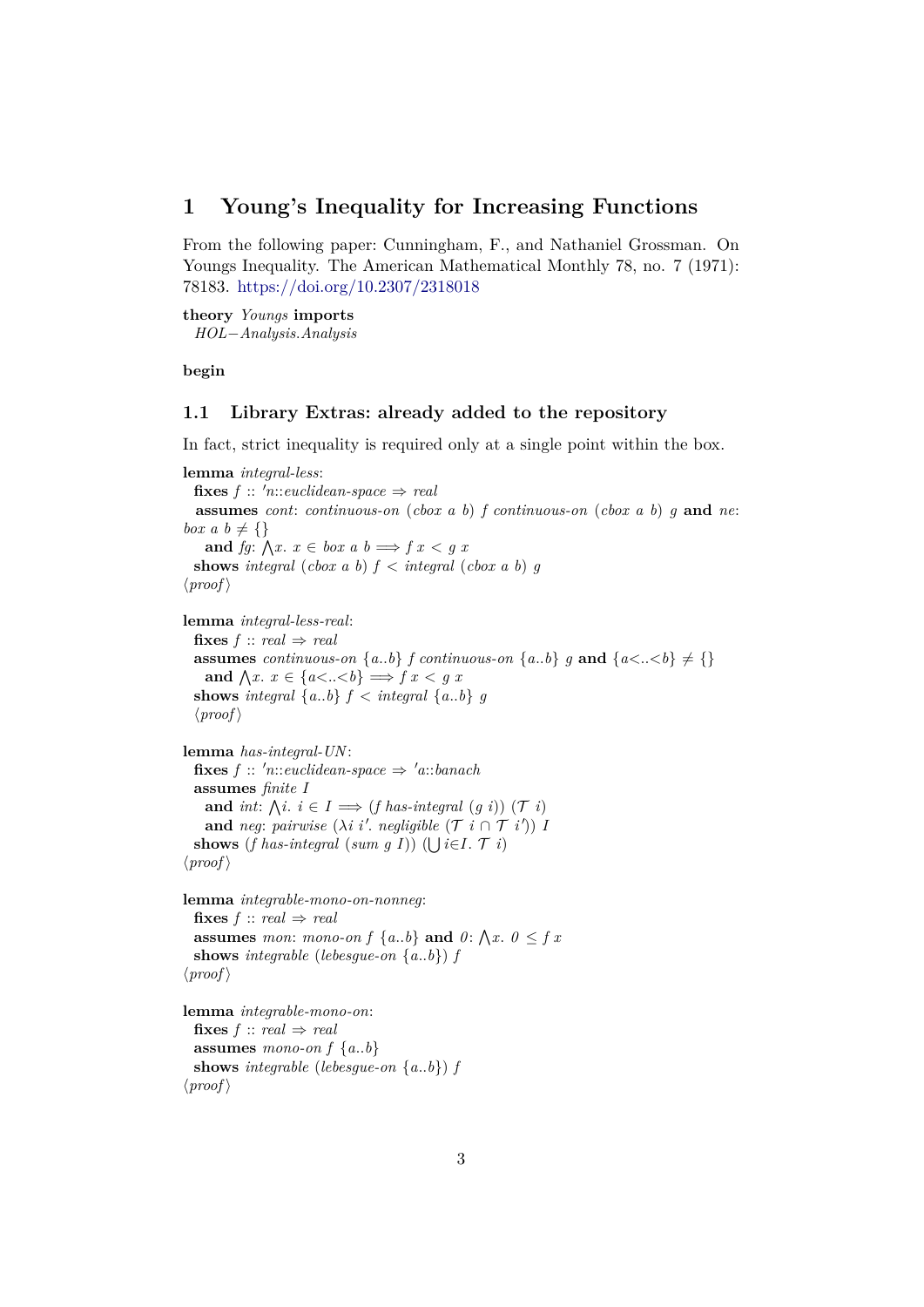```
lemma integrable-on-mono-on:
  fixes f :: real \Rightarrow real
  assumes mono-on f \{a,b\}shows f integrable-on {a..b}
  \langle proof \rangle
```

```
lemma strict-mono-image-endpoints:
  \textbf{fixes } f :: 'a::linear-continuum-topology \Rightarrow 'b::linorder-topologyassumes strict-mono-on f \{a..b\} and f: continuous-on \{a..b\} f and a \leq bshows f' \{a,b\} = \{f \mid a \neq b\}\langle proof \rangle
```
### <span id="page-3-0"></span>**1.2 Toward Young's inequality**

Generalisations of the type of *f* are not obvious

```
lemma strict-mono-continuous-invD:
  fixes f :: real \Rightarrow real
  assumes sm: strict-mono-on f\{a..\} and contf: continuous-on \{a..\} fand \lim_{x \to a} f' \{a_{n}\} = \{f \}. and g: \bigwedge x \cdot x \geq a \implies g(f \ x) = xshows continuous-on {f a..} g
\langle proof \rangle
```
#### <span id="page-3-1"></span>**1.3 Regular divisions**

Our lack of the Riemann integral forces us to construct explicitly the step functions mentioned in the text.

**definition** *segment*  $\equiv \lambda n \, k$ . {*real k* / *real n*..(*1* + *k*) / *real n*}

```
lemma segment-nonempty: segment n k \neq \{\}\langle proof \rangle
```
**lemma** *segment-Suc*: *segment*  $n \cdot \{-$ (*segment n '* {..<*k*})  $\langle proof \rangle$ 

**lemma** *Union-segment-image*:  $\bigcup$  (*segment n* '{ $\ldots \le k$ }) = (*if*  $k=0$  *then* {} *else* {*0* ..*real k*/*real n*})  $\langle proof \rangle$ 

**definition** *segments*  $\equiv \lambda n$ *. segment*  $n \in \{..\leq n\}$ 

**lemma** *card-segments* [ $simpl$ : *card* (*segments n*) = *n*  $\langle proof \rangle$ 

**lemma** *segments-0* [*simp*]: *segments 0* = {}  $\langle proof \rangle$ 

**lemma** *Union-segments*:  $\bigcup$  (*segments n*) = (*if n*=*0 then* {} *else* {0..1})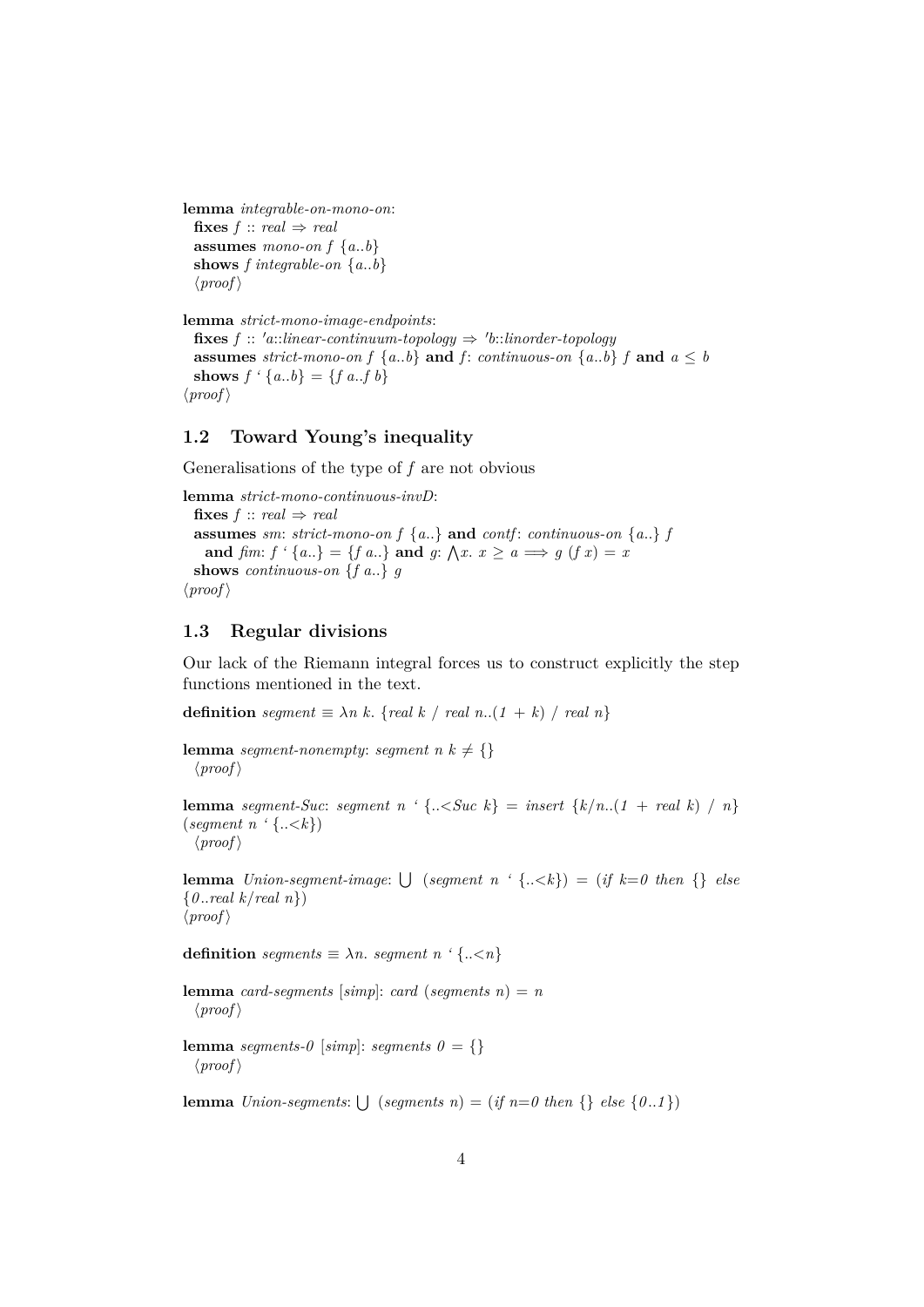$\langle proof \rangle$ 

**definition** *regular-division*  $\equiv \lambda a \ b \ n$ . (*image* ((+) *a* ◦ (\*) (*b*−*a*))) *'* (*segments n*)

```
lemma translate-scale-01 :
  assumes a < bshows (\lambda x \cdot \overline{a} + (b - a) * x) \land (0..1) = \{a..b::real\}\langle proof \ranglelemma finite-regular-division [simp]: finite (regular-division a b n)
  \langle proof \ranglelemma card-regular-division [simp]:
  assumes a<b
  shows card (regular-division a b n) = n
\langle proof \ranglelemma Union-regular-division:
  assumes a \leq bshows \bigcup (regular-division \, a \, b \, n) = (if \, n=0 \, then \, \{\} \, else \, \{a \, . \, b\})\langle proof \ranglelemma regular-division-eqI:
  assumes K: K = \{a + (b-a)*(real k / n) \dots a + (b-a)*( (1 + real k) / n)\}and a < b k < nshows K \in \text{regular-division } a \text{ } b \text{ } n\langle proof \ranglelemma regular-divisionE:
  assumes K \in \text{regular-division } a \text{ } b \text{ } n \text{ } a \leq bobtains k where k < n K = \{a + (b-a)*(real k / n) \dots a + (b-a)*( (1 + real k) \}\langle n \rangle\langle proof \rangle
```
**lemma** *regular-division-division-of* : **assumes**  $a < b$   $n > 0$ **shows** (*regular-division a b n*) *division-of*  $\{a,b\}$  $\langle proof \rangle$ 

## <span id="page-4-0"></span>**1.4 Special cases of Young's inequality**

**lemma** *weighted-nesting-sum*: **fixes**  $g :: nat \Rightarrow 'a::comm-ring-1$ **shows**  $(\sum k < n$ .  $(1 + of -nat k) * (g (Suc k) - g k)) = of -nat n * g n - (\sum i < n$ . *g i*)  $\langle proof \rangle$ 

**theorem** *Youngs-exact*: **fixes**  $f$  :: *real*  $\Rightarrow$  *real*